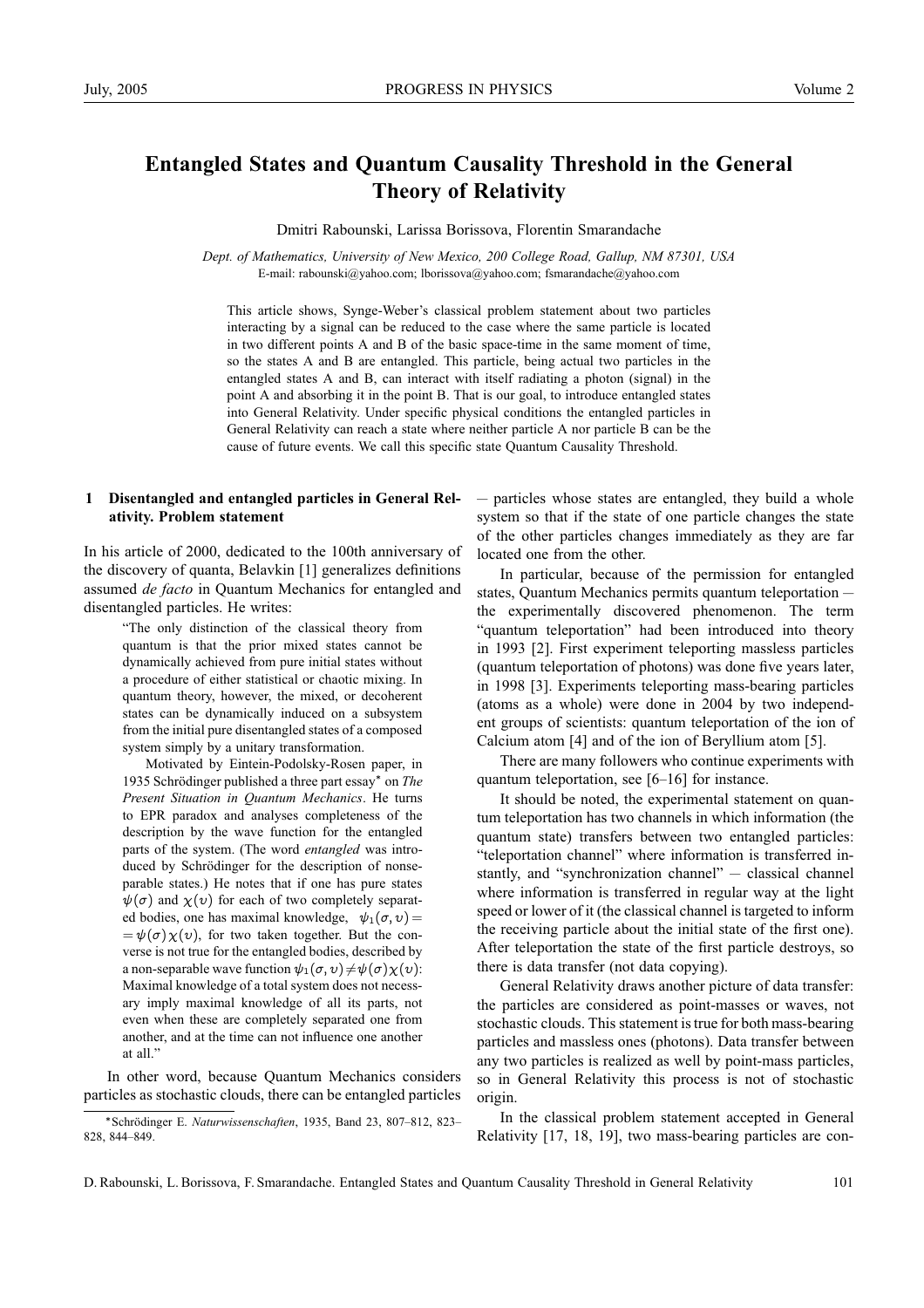sidered which are moved along neighbour world-lines, a signal is transferred between them by a photon. One of the particles radiates the photon at the other, where the photon is absorbed realizing data transfer between the particles. Of course, the signal can as well be carried by a mass-bearing particle.

If there are two free mass-bering particles, they fall freely along neighbour geodesic lines in a gravitational field. This classical problem has been developed in Synge's book [20] where he has deduced the geodesic lines deviation equation (Synge's equation, 1950's). If these are two particles connected by a non-gravitational force (for instance, by a spring), they are moved along neighbour non-geodesic world-lines. This classical statement has been developed a few years later by Weber [21], who has obtained the world-lines deviation equation (Synge-Weber's equation).

Anyway in this classical problem of General Relativity two interacting particles moved along both neighbour geodesic and non-geodesic world-lines are *disentangled*. This happens, because of two reasons:

- 1. In this problem statement a signal moves between two interacting particles at the velocity no faster than light, so their states are absolutely separated — these are *disentangled states*;
- 2. Any particle, being considered in General Relativity's space-time, has its own four-dimensional trajectory (world-line) which is the set of the particle's states from its birth to decay. Two different particles can not occupy the same world-line, so they are in absolutely separated states — they are *disentangled* particles.

The second reason is much stronger than the first one. In particular, the second reason leads to the fact that, in General Relativity, *entangled* are only neighbour states of the same particle along its own world-line — its own states separated in time, not in the three-dimensional space. No two different particles could be entangled. Any two different particles, both mass-bearing and massless ones, are *disentangled* in General Relativity.

On the other hand, experiments on teleportation evident that *entanglement* is really an existing state that happens with particles if they reach specific physical conditions. This is the fact, that should be taken into account by General Relativity.

Therefore our task in this research is to introduce entangled states into General Relativity. Of course, because of the above reasons, two particles can not be in entangled state if they are located in the basic space-time of General Relativity — the four-dimensional pseudo-Riemannian space with sign-alternating label  $(+---)$  or  $(-++)$ . Its metric is strictly non-degenerated as of any space of Riemannian space family, namely — there the determinant  $g = det ||g_{\alpha\beta}||$  of the fundamental metric tensor  $g_{\alpha\beta}$  is strictly negative  $g < 0$ . We expand the Synge-Weber problem statement, considering it in a *generalized space-time* whose metric can become

degenerated  $q = 0$  under specific physical conditions. This space is one of Smarandache geometry spaces [22–28], because its geometry is partially Riemannian, partially not.

As it was shown in [29, 30] (Borissova and Rabounski, 2001), when General Relativity's basic space-time degenerates physical conditions can imply *observable teleportation* of both a mass-bearing and massless particle — its instant displacement from one point of the space to another, although it moves no faster than light in the degenerated space-time area, outside the basic space-time. In the generalized spacetime the Synge-Weber problem statement about two particles interacting by a signal (see fig. 1) can be reduced to the case where the same particle is located in two different points A and B of the basic space-time in the same moment of time, so the states A and B are entangled (see fig. 2). This particle, being actual two particles in the entangled states A and B, can interact with itself radiating a photon (signal) in the point A and absorbing it in the point B. That is our goal, to introduce entangled states into General Relativity.

Moreover, as we will see, under specific physical conditions the entangled particles in General Relativity can reach a state where neither particle A nor particle B can be the cause of future events. We call this specific state *Quantum Causality Threshold*.

#### **2 Introducing entangled states into General Relativity**

In the classical problem statement, Synge [20] considered two free-particles (fig. 1) moving along neighbour geodesic world-lines  $\Gamma(v)$  and  $\Gamma(v+dv)$ , where v is a parameter along the direction orthogonal to the geodesics (it is taken in the plane normal to the geodesics). There is  $v =$ const along each the geodesic line.



Motion of the particles is determined by the well-known geodesic equation

$$
\frac{dU^{\alpha}}{ds} + \Gamma^{\alpha}_{\mu\nu} U^{\mu} \frac{dx^{\nu}}{ds} = 0 , \qquad (1)
$$

which is the actual fact that the absolute differential  $DU^{\alpha} =$  $= dU^{\alpha} + \Gamma^{\alpha}_{\mu\nu} U^{\mu} dx^{\nu}$  of a tangential vector  $U^{\alpha}$  (the velocity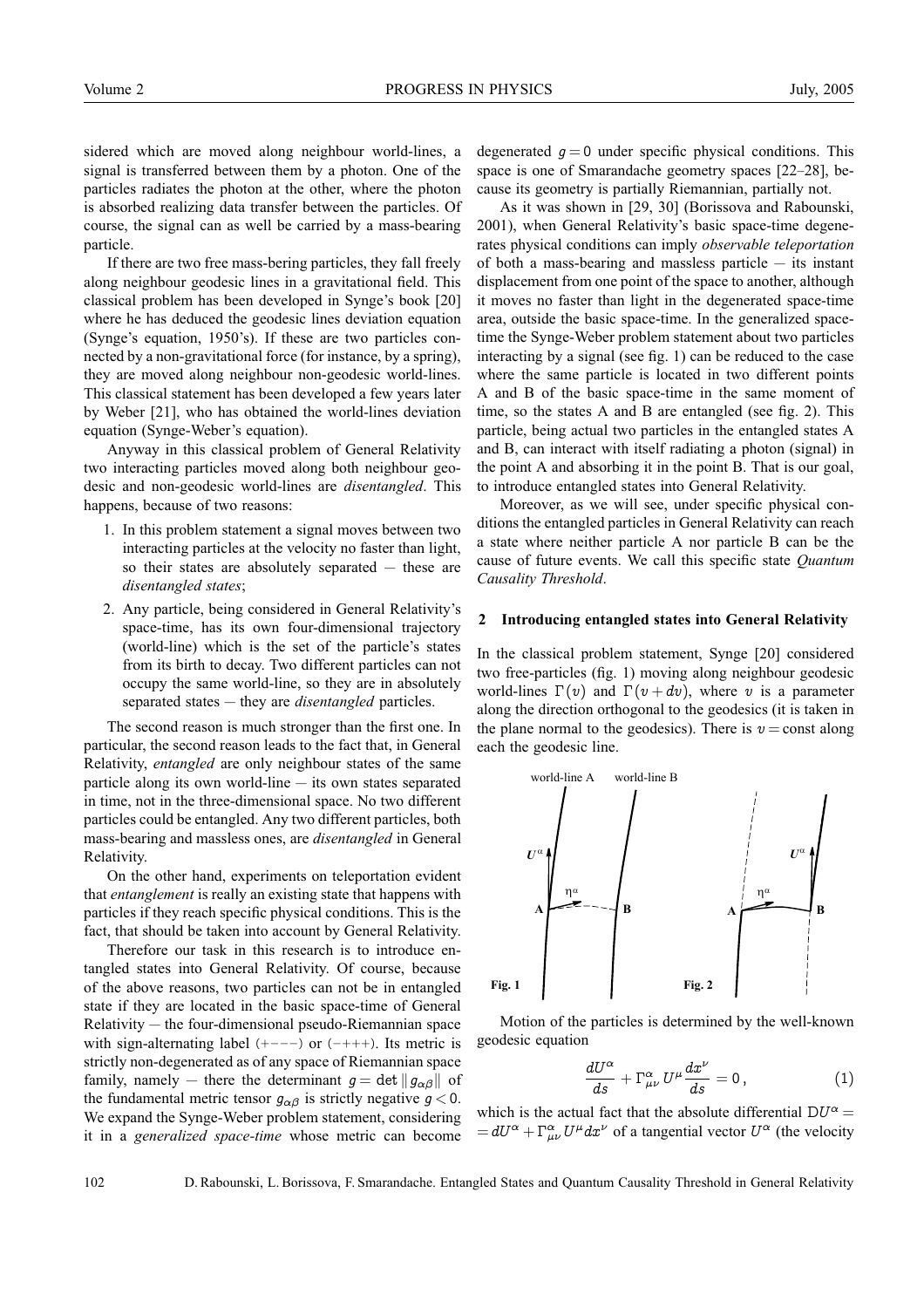The parameter  $v$  is different for the neighbour geodesics, the difference is dv. Therefore, in order to study relative displacements of two geodesics  $\Gamma(v)$  and  $\Gamma(v + dv)$ , we shall study the vector of their infinitesimal relative displacement

$$
\eta^{\alpha} = \frac{\partial x^{\alpha}}{\partial v} dv , \qquad (2)
$$

As Synge had deduced, a deviation of the geodesic line  $\Gamma(v + dv)$  from the geodesic line  $\Gamma(v)$  can be found as the solution of his obtained equation

$$
\frac{\mathrm{D}^2\eta^{\alpha}}{ds^2} + R^{\alpha\cdots}_{.\beta\gamma\delta}U^{\beta}U^{\delta}\eta^{\gamma} = 0, \qquad (3)
$$

that describes relative accelerations of two neighbour freeparticles ( $R^{\alpha}_{\beta\gamma\delta}$  is Riemann-Chrostoffel's curvature tensor). This formula is known as the geodesic lines deviation equation or the *Synge equation*.

In Weber's statement [21] the difference is that he considers two particles connected by a non-gravitational force  $\Phi^{\alpha}$ , a spring for instance. So their world-trajectories are nongeodesic, they are determined by the equation

$$
\frac{dU^{\alpha}}{ds} + \Gamma^{\alpha}_{\mu\nu} U^{\mu} \frac{dx^{\nu}}{ds} = \frac{\Phi^{\alpha}}{m_0 c^2}, \qquad (4)
$$

which is different from the geodesic equation in that the right part in not zero here. His deduced improved equation of the world lines deviation

$$
\frac{\mathrm{D}^2\eta^{\alpha}}{ds^2} + R^{\alpha\cdots}_{\beta\gamma\delta}U^{\beta}U^{\delta}\eta^{\gamma} = \frac{1}{m_0c^2}\frac{\mathrm{D}\Phi^{\alpha}}{dv}dv, \qquad (5)
$$

describes relative accelerations of two particles (of the same rest-mass  $m_0$ ), connected by a spring. His deviation equation is that of Synge, except of that non-gravitational force  $\Phi^{\alpha}$ in the right part. This formula is known as the *Synge-Weber equation*. In this case the angle between the vectors  $U^{\alpha}$  and  $\eta^{\alpha}$  does not remain unchanged along the trajectories

$$
\frac{\partial}{\partial s}(U_{\alpha}\eta^{\alpha}) = \frac{1}{m_0c^2} \Phi_{\alpha}\eta^{\alpha}.
$$
 (6)

Now, proceeding from this problem statement, we are going to introduce entangled states into General Relativity. At first we determine such states in the space-time of General Relativity, then we find specific physical conditions under which two particles reach a state to be entangled.

**Definition** Two particles A and B, located in the same spatial section<sup>∗</sup> at the distance  $dx^{i} \neq 0$  from each other, are filled in non-separable states if the observable time interval  $d\tau$  between linked events in the particles<sup>†</sup> is zero  $d\tau = 0$ . If only  $d\tau = 0$ , the states become nonseparated one from the other, so the particles A and B become entangled.

So we will refer to  $d\tau = 0$  as the *entanglement condition* in General Relativity.

Let us consider the entanglement condition  $d\tau = 0$  in connection with the world-lines deviation equations.

In General Relativity, the interval of physical observable time  $d\tau$  between two events distant at  $dx^{i}$  one from the other is determined through components of the fundamental metric tensor as

$$
d\tau = \sqrt{g_{00}}\, dt + \frac{g_{0i}}{c\,\sqrt{g_{00}}}\, dx^i, \qquad \qquad (7)
$$

see §84 in the well-known *The Classical Theory of Fields* by Landau and Lifshitz [19]. The mathematical apparatus of physical observable quantities (Zelmanov's theory of chronometric invariants [31, 32], see also the brief account in [30, 29]) transforms this formula to

$$
d\tau = \left(1 - \frac{w}{c^2}\right)dt - \frac{1}{c^2}v_i dx^i, \tag{8}
$$

where  $w = c^2(1 - \sqrt{g_{00}})$  is the gravitational potential of an acting gravitational field, and  $v_i = -c \frac{g_{0i}}{\sqrt{g_0}}$  $\frac{\sqrt{0i}}{g_{00}}$  is the linear velocity of the space rotation.

So, following the theory of physical observable quantities, in real observations where the observer accompanies his references the space-time interval  $ds^2 = g_{\alpha\beta} dx^{\alpha} dx^{\beta}$  is

$$
ds^2 = c^2 d\tau^2 - d\sigma^2, \qquad (9)
$$

where  $d\sigma^2 = \left(-g_{ik} + \frac{g_{0i}g_{0k}}{g_{00}}\right)dx^idx^k$  is a three-dimensional (spatial) invariant, built on the metric three-dimensional observable tensor  $h_{ik} = -g_{ik} + \frac{g_{0i}g_{0k}}{g_{00}}$ . This metric observable tensor, in real observations where the observer accompanies his references, is the same that the analogous built general covariant tensor  $h_{\alpha\beta}$ . So,  $d\sigma^2 = h_{ik} dx^i dx^k$  is the spatial observable interval for any observer who accompanies his references.

As it is easy to see from (9), there are two possible cases where the entanglement condition  $d\tau = 0$  occurs:

- (1)  $ds = 0$  and  $d\sigma = 0$ ,
- (2)  $ds^2 = -d\sigma^2 \neq 0$ , so  $d\sigma$  becomes imaginary,

we will refer to them as the *1st kind and 2nd kind entanglement auxiliary conditions*.

Let us get back to the Synge equation and the Synge-Weber equation.

According to Zelmanov's theory of physical observable quantities [31, 32], if an observer accompanies his references

<sup>∗</sup>A three-dimensional section of the four-dimensional space-time, placed in a given point in the time line. In the space-time there are infinitely many spatial sections, one of which is our three-dimensional space.

<sup>†</sup>Such linked events in the particles A and B can be radiation of a signal in one and its absorbtion in the other, for instance.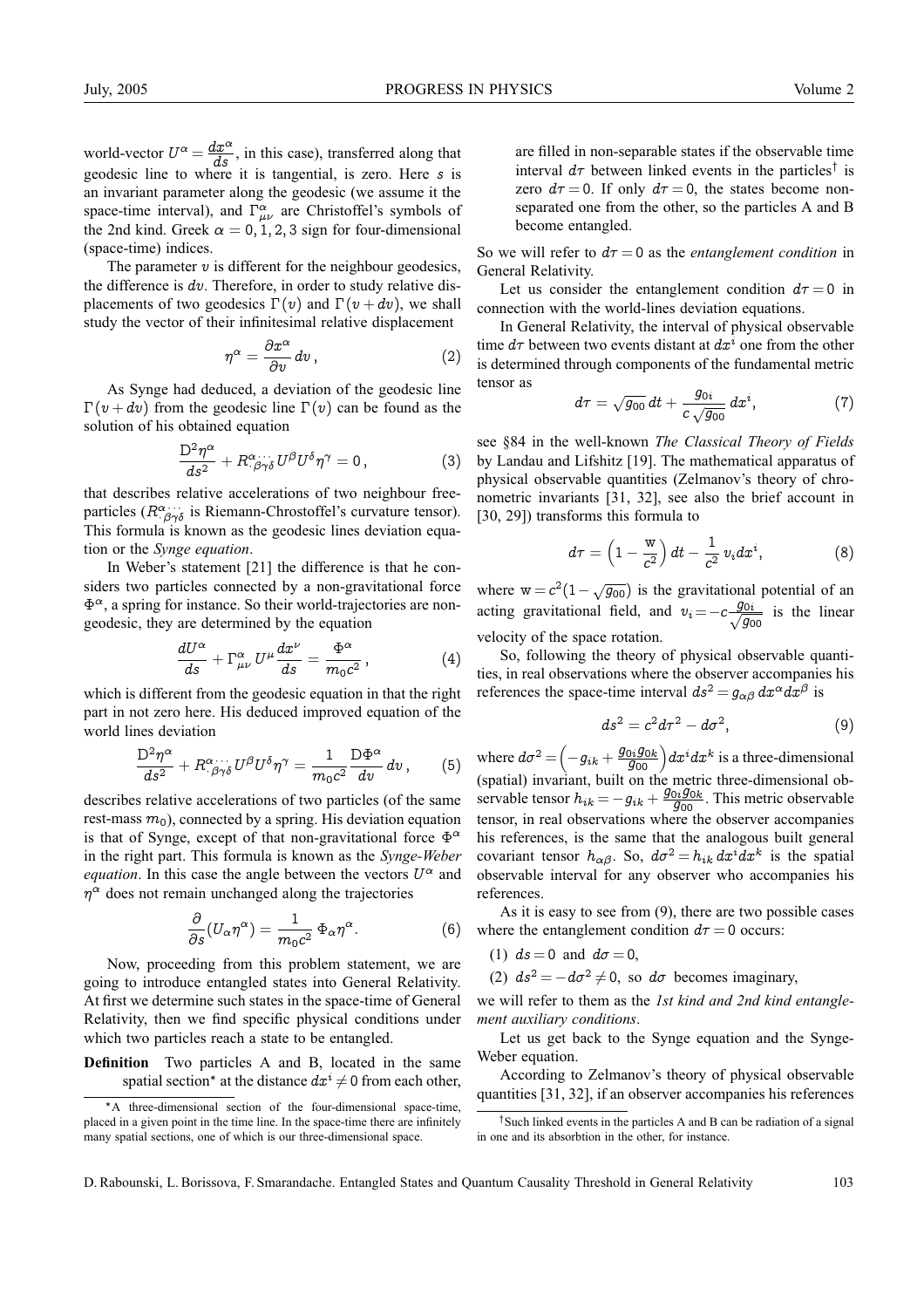the projection of a general covariant quantity on the observer's spatial section is its spatial observable projection.

Following this way, Borissova has deduced (see eqs. 7.16–7.28 in [33]) that the spatial observable projection of the Synge equation is∗

$$
\frac{d^2\eta^i}{d\tau^2} + 2\big(D_k^i + A_k^{i}\big)\frac{d\eta^k}{d\tau} = 0\,,\tag{10}
$$

she called it the *Synge equation in chronometrically invariant form*. The Weber equation is different in its right part containing the non-gravitational force that connects the particles (of course, the force should be filled in the spatially projected form). For this reason, conclusions obtained for the Synge equation will be the same that for the Weber one.

In order to make the results of General Relativity applicable to practice, we should consider tensor quantities and equations designed in chronometrically invariant form, because in such way they contain only chronometrically invariant quantities — physical quantities and geometrical properties of space, measurable in real experiment [31, 32].

Let us look at our problem under consideration from this viewpoint.

As it easy to see, the Synge equation in its chronometrically invariant form (10) under the entanglement condition  $d\tau = 0$  becomes nonsense. The Weber equation becomes nonsense as well. So, the classical problem statement becomes senseless as soon as particles reach entangled states.

At the same time, in the recent theoretical research [29] two authors of the paper (Borissova and Rabounski, 2005) have found two groups of physical conditions under which particles can be teleported in non-quantum way. They have been called the *teleportation conditions*:

- (1)  $d\tau = 0$  { $ds = 0$ ,  $d\sigma = 0$ }, the conditions of photon teleportation<sub>1</sub>
- (2)  $d\tau = 0$  { $ds^2 = -d\sigma^2 \neq 0$ }, the conditions of substantial (mass-bearing) particles teleportation.

There also were theoretically deduced physical conditions† , which should be reached in a laboratory in order to teleport particles in the non-quantum way [29].

As it is easy to see the non-quantum teleportation condition is identical to introduce here the entanglement main condition  $d\tau = 0$  in couple with the 1st kind and 2nd kind auxiliary entanglement conditions!

Taking this one into account, we transform the classical Synge and Weber problem statement into another. In our statement the world-line of a particle, being entangled to itself by definition, splits into two different world-lines under teleportation conditions. In other word, as soon as the teleportation conditions occur in a research laboratory, the worldline of a teleported particle breaks in one world-point A and immediately starts in the other world-point B (fig. 2). Both particles A and B, being actually two different states of the same teleported particle at a remote distance one from the other, are in *entangled states*. So, in this statement, the particles A and B themselves are *entangled*.

Of course, this entanglement exists in only the moment of the teleportation when the particle exists in two different states simultaneously. As soon as the teleportation process has been finished, only one particle of them remains so the entanglement disappears.

It should be noted, it follows from the entanglement conditions, that only substantial particles can reach entangled states in the basic space-time of General Relativity — the four-dimensional pseudo-Riemannian space. Not photons. Here is why.

As it is known, the interval  $ds^2 = g_{\alpha\beta} dx^{\alpha} dx^{\beta}$  can not be fully degenerated in a Riemannian space<sup> $\ddagger$ </sup>: the condition is that the determinant of the metric fundamental tensor  $q_{\alpha\beta}$ must be strictly negative  $g = \det \|g_{\alpha\beta}\| < 0$  by definition of Riemannian spaces. In other word, in the basic space-time of General Relativity the fundamental metric tensor must be strictly non-degenerated as  $q < 0$ .

The observable three-dimensional (spatial) interval  $d\sigma^2$  =  $= h_{ik} dx^{i} dx^{k}$  is positive determined [31, 32], proceeding from physical sense. It fully degenerates  $d\sigma^2 = 0$  if only the space compresses into point (the senseless case) or the determinant of the metric observable tensor becomes zero  $h = \det ||h_{ik}|| = 0.$ 

As it was shown by Zelmanov [31, 32], in real observations where an observer accompanies his references, the determinant of the metric observable tensor is connected with the determinant of the fundamental one by the relationship  $h = -\frac{g}{g_{00}}$ . From here we see, if the three-dimensional observable metric fully degenerates  $h = 0$ , the four-dimensional metric degenerates as well  $q = 0$ .

We have obtained that states of two substantial particles can be entangled, if  $d\tau = 0$   $\{ds^2 = -d\sigma^2 \neq 0\}$  in the space neighbourhood. So  $h > 0$  and  $g < 0$  in the neighbourhood, hence the four-dimensional pseudo-Riemannian space is not degenerated.

**Conclusion** Substantial particles can reach entangled states in the basic space-time of General Relativity (the fourdimensional pseudo-Riemannian space) under specific conditions in the neighbourhood.

<sup>∗</sup>In this formula, according to Zelmanov's mathematical apparatus of physical observable quantities [31, 32],  $D_{ik} = \frac{1}{2}$  $\frac{^{\ast }\partial h_{ik}}{\partial t}=\frac{1}{2\sqrt{g_{00}}}\frac{\partial h_{ik}}{\partial t}$  $\frac{n_{ik}}{\partial t}$  is the three-dimensional symmetric tensor of the space deformation observable rate while  $A_{ik} = \frac{1}{2}$  $\left(\frac{\partial v_k}{\partial x^i}-\frac{\partial v_i}{\partial x^k}\right)$  $+\frac{1}{2c^2}\left(F_i v_k - F_k v_i\right)$  is the threedimensional antisymmetric tensor of the space rotation observable angular velocities, which indices can be lifted/lowered by the metric observable tensor so that  $D_k^i = h^{im} D_{km}$  and  $A_k^i = h^{im} A_{km}$ . See brief account of the Zelmanov mathematical apparatus in also [30, 33, 34, 35].

 $\uparrow$  A specific correlation between the gravitational potential w, the space rotation linear velocity  $v_i$  and the teleported particle's velocity  $u^i$ .

<sup>‡</sup>It can only be partially degenerated. For instance, a four-dimensional Riemannian space can be degenerated into a three-dimensional one.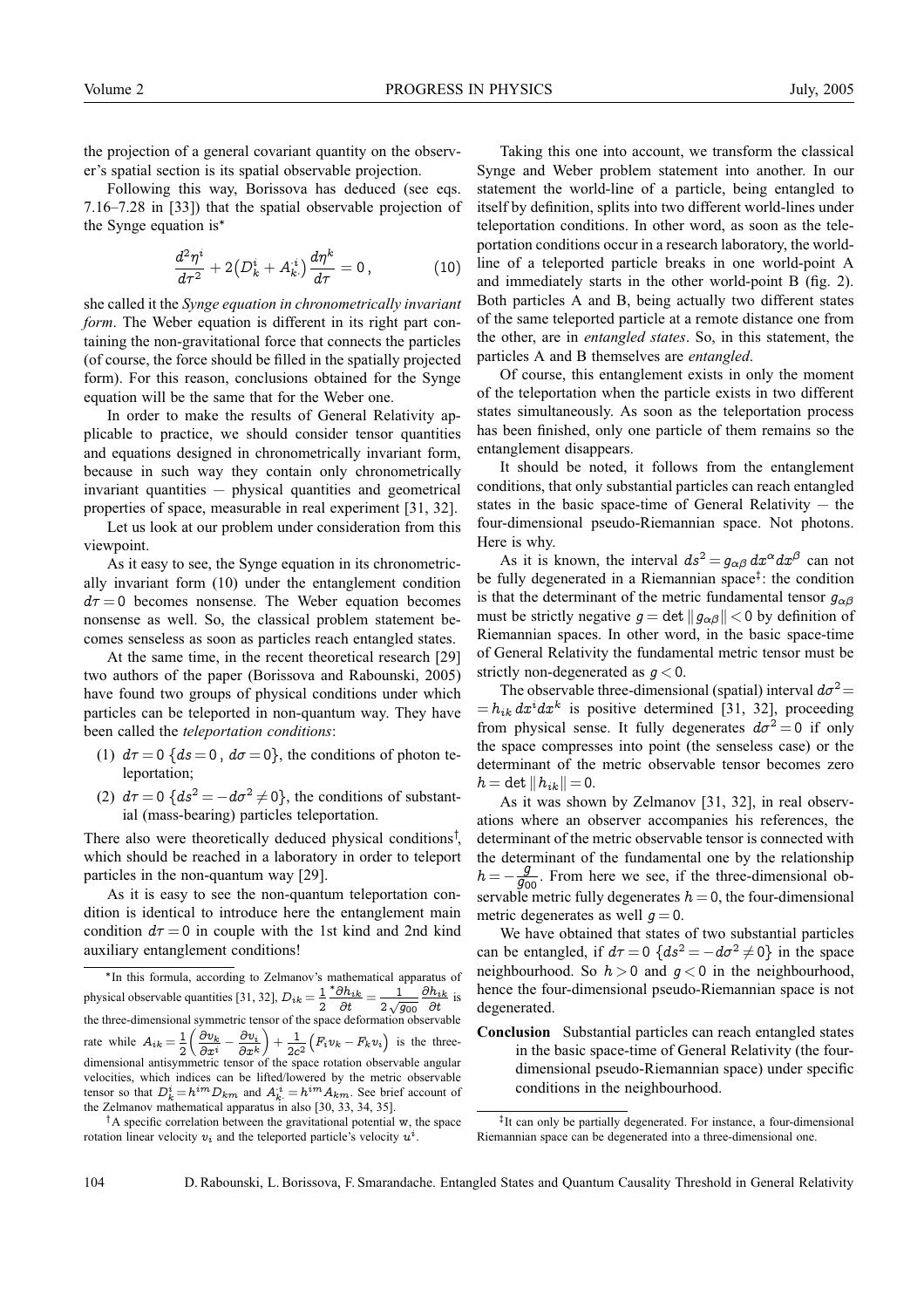Although  $ds^2 = -d\sigma^2$  in the neighbourhood ( $d\sigma$  should be imaginary), the substantial particles remain in regular sublight area, they do not become super-light tachyons. It is easy to see, from the definition of physical observable time (8), the entanglement condition  $d\tau = 0$  occurs only if the specific relationship holds

$$
\mathrm{w}+v_iu^i\!=\!c^2\qquad \qquad (11)
$$

between the gravitational potential w, the space rotation linear velocity  $v_i$  and the particles' true velocity  $u^i = dx^i/dt$ in the observer's laboratory. For this reason, in the neighbourhood the space-time metric is

$$
ds^{2}=-d\sigma^{2}=-\left(1-\frac{\mathrm{w}}{c^{2}}\right)^{2}c^{2}dt^{2}+g_{ik}dx^{i}dx^{k},\quad(12)
$$

so the substantial particles can become entangled if the space initial signature  $(+---)$  becomes inverted  $(-+++)$  in the neighbourhood, while the particles' velocities  $u^i$  remain no faster than light.

Another case — massless particles (photons). States of two phonos can be entangled, only if there is in the space neighbourhood  $d\tau = 0$  { $ds = 0$ ,  $d\sigma = 0$ }. In this case the determinant of the metric observable tensor becomes  $h = 0$ , so the space-time metric as well degenerates  $g = -g_{00}h = 0$ . This is not the four-dimensional pseudo-Riemannian space.

Where is that area? In the previous works (Borissova and Rabounski, 2001 [30, 29]) a generalization to the basic space-time of General Relativity was introduced — the fourdimensional space which, having General Relativity's signalternating label (+−−−), permits the space-time metric to be fully degenerated so that there is  $g \le 0$ .

As it was shown in those works, as soon as the specific condition  $w + v_i u^i = c^2$  occurs, the space-time metric becomes fully degenerated: there are  $ds = 0$ ,  $d\sigma = 0$ ,  $d\tau = 0$ (it can be easy derived from the above definition for the quantities) and, hence  $h = 0$  and  $q = 0$ . Therefore, in a spacetime where the *degeneration condition*  $w + v_i u^i = c^2$  is permitted the determinant of the fundamental metric tensor is  $q \leq 0$ . This case includes both Riemannian geometry case  $q < 0$  and non-Riemannian, fully degenerated one  $q = 0$ . For this reason a such space is one of Smarandache geometry spaces [22–28], because its geometry is partially Riemannian, partially not∗ . In the such generalized space-time the 1st kind entanglement conditions  $d\tau = 0$  { $ds = 0$ ,  $d\sigma = 0$ } (the entanglement conditions for photons) are permitted in that area

where the space metric fully degenerates (there  $h = 0$  and, hence  $q = 0$ ).

**Conclusion** Massless particles (photons) can reach entangled states, only if the basic space-time fully degenerates  $g = det ||g_{\alpha\beta}|| = 0$  in the neighbourhood. It is permitted in the generalized four-dimensional spacetime which metric can be fully degenerated  $g \le 0$  in that area where the degeneration conditions occur. The generalized space-time is attributed to Smarandache geometry spaces, because its geometry is partially Riemannian, partially not.

So, entangled states have been introduced into General Relativity for both substantial particles and photons.

#### **3 Quantum Causality Threshold in General Relativity**

This term was introduced by one of the authors two years ago (Smarandache, 2003) in our common correspondence [36] on the theme:

**Definition** Considering two particles A and B located in the same spatial section, *Quantum Causality Threshold* was introduced as a special state in which neither A nor B can be the cause of events located "over" the spatial section on the Minkowski diagram.

The term *Quantum* has been added to the *Causality Threshold*, because in this problem statement an interaction is considered between two infinitely far away particles (in infinitesimal vicinities of each particle) so this statement is applicable to only quantum scale interactions that occur in the scale of elementary particles.

Now, we are going to find physical conditions under which particles can reach the threshold in the space-time of General Relativity.

Because in this problem statement we look at causal relations in General Relativity's space-time from "outside", it is required to use an "outer viewpoint"  $-$  a point of view located outside the space-time.

We introduce a such point of outlook in an Euclidean flat space, which is tangential to our's in that world-point, where the observer is located. In this problem statement we have a possibility to compare the absolute cause relations in that tangential flat space with those in ours. As a matter, a tangential Euclidean flat space can be introduced at any point of the pseudo-Riemannian space.

At the same time, according to Zelmanov [31, 32], within infinitesimal vicinities of any point located in the pseudo-Riemannian space a *locally geodesic reference frame* can be introduced. In a such reference frame, within infinitesimal vicinities of the point, components of the metric fundamental tensor (marked by tilde)

$$
\tilde{g}_{\alpha\beta} = g_{\alpha\beta} + \frac{1}{2} \left( \frac{\partial^2 \tilde{g}_{\alpha\beta}}{\partial \tilde{x}^\mu \partial \tilde{x}^\nu} \right) (\tilde{x}^\mu - x^\mu)(\tilde{x}^\nu - x^\nu) + \dots \quad (13)
$$

D. Rabounski, L. Borissova, F. Smarandache. Entangled States and Quantum Causality Threshold in General Relativity 105

<sup>∗</sup>In foundations of geometry it is known the *S-denying* of an axiom [22–25], i.e. in the same space an "axiom is false in at least two different ways, or is false and also true. Such axiom is said to be Smarandachely denied, or S-denied for short" [26]. As a result, it is possible to introduce geometries, which have common points bearing mixed properties of Euclidean, Lobachevsky-Bolyai-Gauss, and Riemann geometry in the same time. Such geometries has been called paradoxist geometries or Smarandache geometries. For instance, Iseri in his book *Smarandache Manifolds* [26] and articles [27, 28] introduced manifolds that support particular cases of such geometries.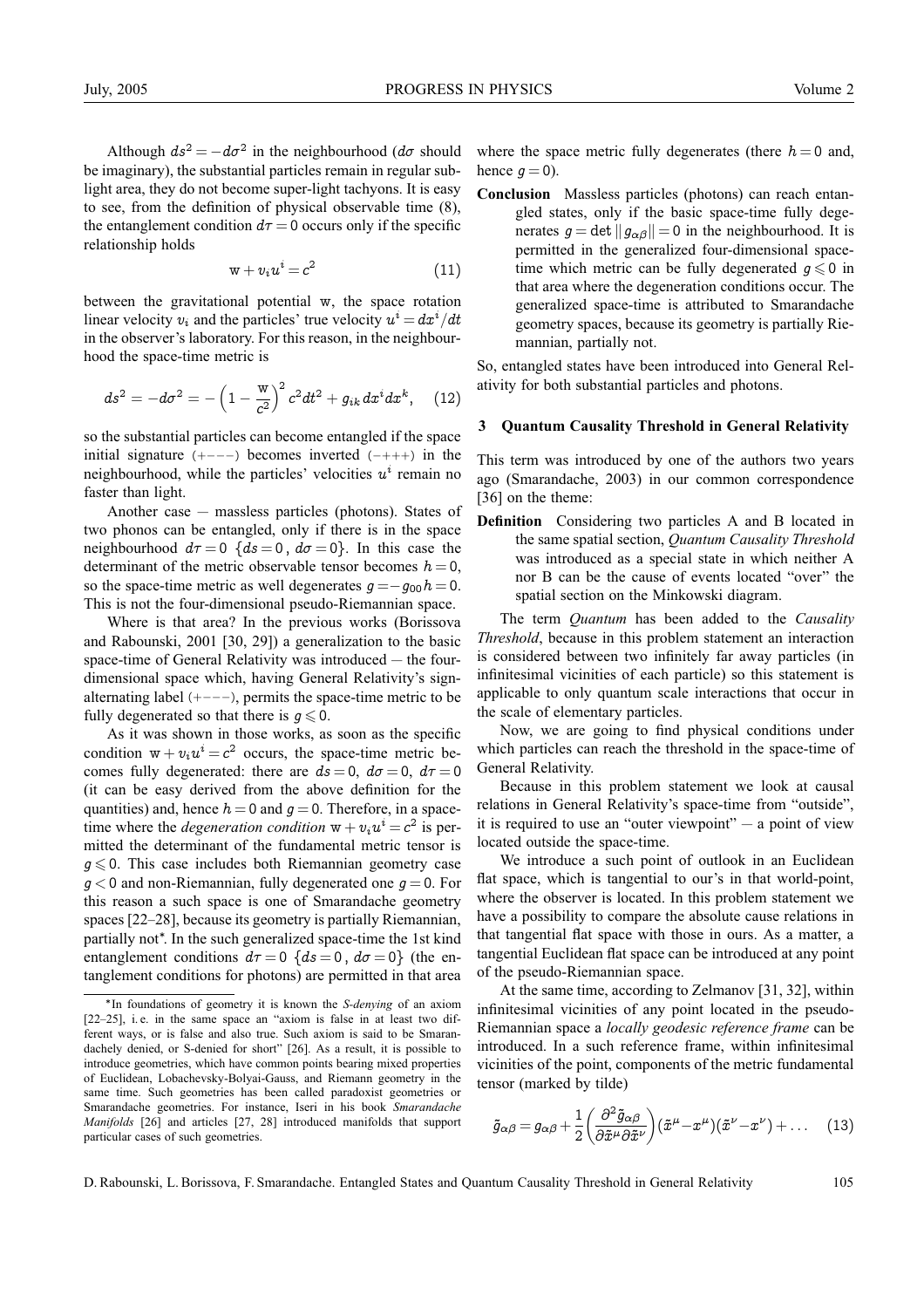are different from those  $g_{\alpha\beta}$  at the point of reflection to within only the higher order terms, which can be neglected. So, in a locally geodesic reference frame the fundamental metric tensor can be accepted constant, while its first derivatives (Christoffel's symbols) are zeroes. The fundamental metric tensor of an Euclidean space is as well a constant, so values of  $\tilde{g}_{\mu\nu}$ , taken in the vicinities of a point of the pseudo-Riemannian space, converge to values of  $q_{\mu\nu}$  in the flat space tangential at this point. Actually, we have a system of the flat space's basic vectors  $\vec{e}_{(\alpha)}$  tangential to curved coordinate lines of the pseudo-Riemannian space. Coordinate lines in Riemannian spaces are curved, inhomogeneous, and are not orthogonal to each other (the latest is true if the space rotates). Therefore the lengths of the basic vectors may be very different from the unit.

Writing the world-vector of an infinitesimal displacement as  $d\vec{r} = (dx^0, dx^1, dx^2, dx^3)$ , we obtain  $d\vec{r} = \vec{e}_{(\alpha)}dx^{\alpha}$ , where the components of the basic vectors  $\vec{e}_{(\alpha)}$  tangential to the coordinate lines are  $\vec{e}_{(0)} = \{e_{(0)}^0, 0, 0, 0\}, \ \vec{e}_{(1)} = \{0, e_{(1)}^1, 0, 0\},\$  $\vec{e}_{(2)} = \{0, 0, e_{(2)}^2, 0\}, \ \vec{e}_{(3)} = \{0, 0, 0, e_{(3)}^2\}.$  Scalar product of  $d\vec{r}$  with itself is  $d\vec{r}d\vec{r} = ds^2$  or, in another  $ds^2 = g_{\alpha\beta}\,dx^\alpha dx^\beta,$ so  $g_{\alpha\beta} = \vec{e}_{(\alpha)}\vec{e}_{(\beta)} = e_{(\alpha)}e_{(\beta)}\cos(x^{\alpha}; x^{\beta})$ . We obtain

$$
g_{00}=e_{(0)}^2\,,\qquad g_{0i}=e_{(0)}e_{(i)}\cos\left(x^0;x^i\right),\qquad(14)
$$

$$
g_{ik} = e_{(i)} e_{(k)} \cos(x^i; x^k), \quad i, k = 1, 2, 3. \tag{15}
$$

Then, substituting  $q_{00}$  and  $q_{0i}$  from formulas that determine the gravitational potential  $w = c^2(1-\sqrt{g_{00}})$  and the space rotation linear velocity  $v_i = -c \frac{g_{0i}}{\sqrt{g_0}}$  $\frac{\sqrt{0i}}{g_{00}}$ , we obtain

$$
v_i = -c\,e_{(i)}\cos\left(x^0;x^i\right),\qquad \qquad (16)
$$

$$
h_{ik} = e_{(i)} e_{(k)} \Big[ \cos(x^0; x^i) \cos(x^0; x^k) - \cos(x^i; x^k) \Big]. \quad (17)
$$

From here we see: if the pseudo-Riemannian space is free of rotation,  $cos(x^0; x^i) = 0$  so the observer's spatial section is strictly orthogonal to time lines. As soon as the space starts to do rotation, the cosine becomes different from zero so the spatial section becomes non-orthogonal to time lines (fig. 3). Having this process, the light hypercone inclines with the time line to the spatial section. In this inclination the light hypercone does not remain unchanged, it "compresses" because of hyperbolic transformations in pseudo-Riemannian space. The more the light hypercone inclines, the more it symmetrically "compresses" because the space-time's geometrical structure changes according to the inclination.

In the ultimate case, where the cosine reach the ultimate value cos  $(x^0; x^i) = 1$ , time lines coincide the spatial section: time "has fallen" into the three-dimensional space. Of course, in this case the light hypercone overflows time lines and the spatial section: the light hypercone "has as well fallen" into the three-dimensional space.



As it is easy to see from formula (16), this ultimate case occurs as soon as the space rotation velocity  $v_i$  reaches the light velocity. If particles A and B are located in the space filled into this ultimate state, neither A nor B can be the cause of events located "over" the spatial section in the Minkowski diagrams we use in the pictures. So, in this ultimate case the space-time is filled into a special state called Quantum Causality Threshold.

**Conclusion** Particles, located in General Relativity's spacetime, reach Quantum Causality Threshold as soon as the space rotation reaches the light velocity. Quantum Causality Threshold is impossible if the space does not rotate (holonomic space), or if it rotates at a sub-light speed.

So, Quantum Causality Threshold has been introduced into General Relativity.

### **References**

- 1. Belavkin V. P. Quantum causality, decoherence, trajectories and information. arXiv: quant-ph/0208087, 76 pages.
- 2. Bennett C. H., Brassard G., Crepeau C., Jozsa R., Peres A., and Wootters W. K. Teleporting an unknown quantum state via dual classical and Einstein-Podolsky-Rosen channels. *Phys. Rev. Lett.*, 1993, v. 70, 1895–1899.
- 3. Boschi D., Branca S., De Martini F., Hardy L., and Popescu S. Experimental realization of teleporting an unknown pure quantum state via dual classical and Einstein-Podolsky-Rosen Channels. *Phys. Rev. Lett.*, 1998, v. 80, 1121–1125.
- 4. Riebe M., Häffner H., Roos C. F., Hänsel W., Benhelm J., Lancaster G. P. T., Korber T. W., Becher C., Schmidt-Kaler F., James D. F. V., and Blatt R. Deterministic quantum teleportation with atoms. *Nature*, 2004, v. 429 (June, 17), 734–736.
- 5. Barrett M. D., Chiaverini J., Schaetz T., Britton J., Itano W. M., Jost J. D., Knill E., Langer C., Leibfried D., Ozeri R., Wineland D. J. Deterministic quantum teleportation of atomic qubits. *Nature*, 2004, v. 429 (June, 17), 737–739.